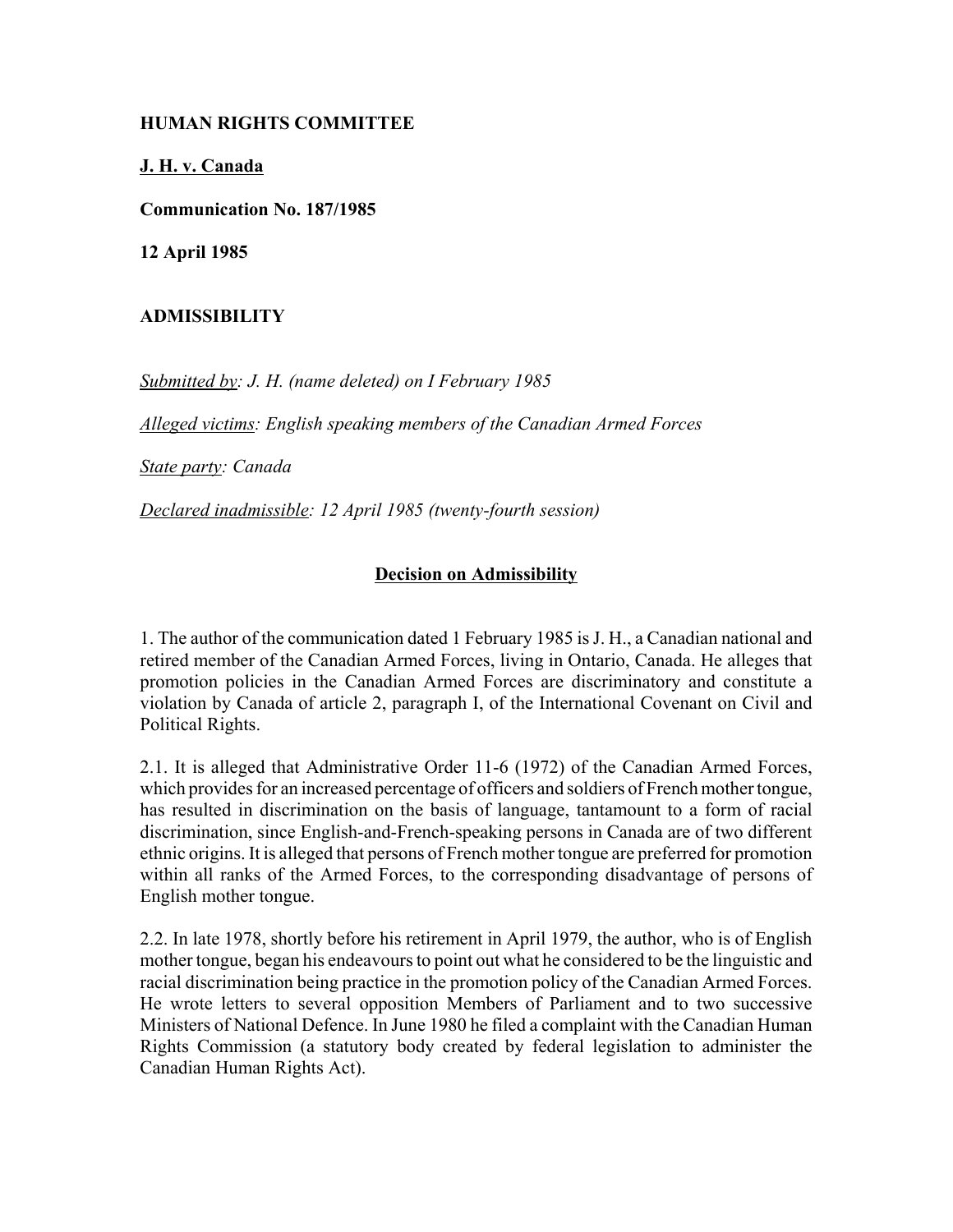2.3. In 1984 a new administrative order was promulgated (2-15 of 29 June 1984), under which "mother tongue" was no longer to be used to determine the participation ratio of English- and French-speaking members of the Canadian Armed Forces. The reference to "mother tongue" was replaced by "first official language". The author submits that the change was intended to answer the criticism of the prevailing promotion policy. He asserts, however, that the change was only cosmetic and that the same promotion policy continues to be applied today and that the only difference is the manner in which the English and French language and origin are defined.

2.4. As a result of the reworded promotion policy, the Canadian Human Rights Commission felt that there were no longer any grounds for potential ethnic or racial discrimination and informed the author that it would not make a decision in the complaint brought by him. J. H. points out in this connection that there is no legislation in Canada prohibiting discrimination on the basis of language (neither the Charter of Rights and Freedoms, part of the Canadian Constitution, nor the Canadian Human Rights Act includes linguistic discrimination as a prohibited practice). He further submits that the conclusion of the Canadian Human Rights Commission to the effect that there was no discrimination is not a "decision" on which an appeal to the courts could be made. He finally mentions that further correspondence with Members of Parliament and other persons in positions.. of authority have produced no results.

2.5. There is no specific indication in the communication that the author has himself been adversely affected by the policy which he complains about. He requests that his complaint be examined and that the Government of Canada be advised "that it is actually discriminating against English-speaking Canadians in implementing its incentive programmes to assist French-speaking Canadians".

3. Before considering any claims contained in a communication, the Human Rights Committee shall, in accordance with rule 87 of its provisional rules of procedure, decide whether or not it is admissible under the Optional Protocol to the Covenant.

4.1. The Committee notes that articles 1 and 2 of the Optional Protocol require that the author of a communication must himself claim, in a substantiated manner, that he is or has been a victim of a violation by the State party concerned of any of the rights set forth in the Covenant. It is not the task of the Human Rights Committee, acting under the Optional Protocol, to review *in abstracto* national legislation or practices as to their compliance with obligations imposed by the Covenant.

4.2. The author of the present communication has not put forward any facts to indicate that he has himself been a victim of discrimination in violation of the provisions of the Covenant. An allegation to the effect that past or present promotion policies are generally to the detriment of English-speaking members of the Canadian Armed Forces is not sufficient in this respect. The Committee, accordingly, concludes that the author has not shown that he has a claim under article 2 of the Optional Protocol.

5. The Human Rights Committee therefore decides: